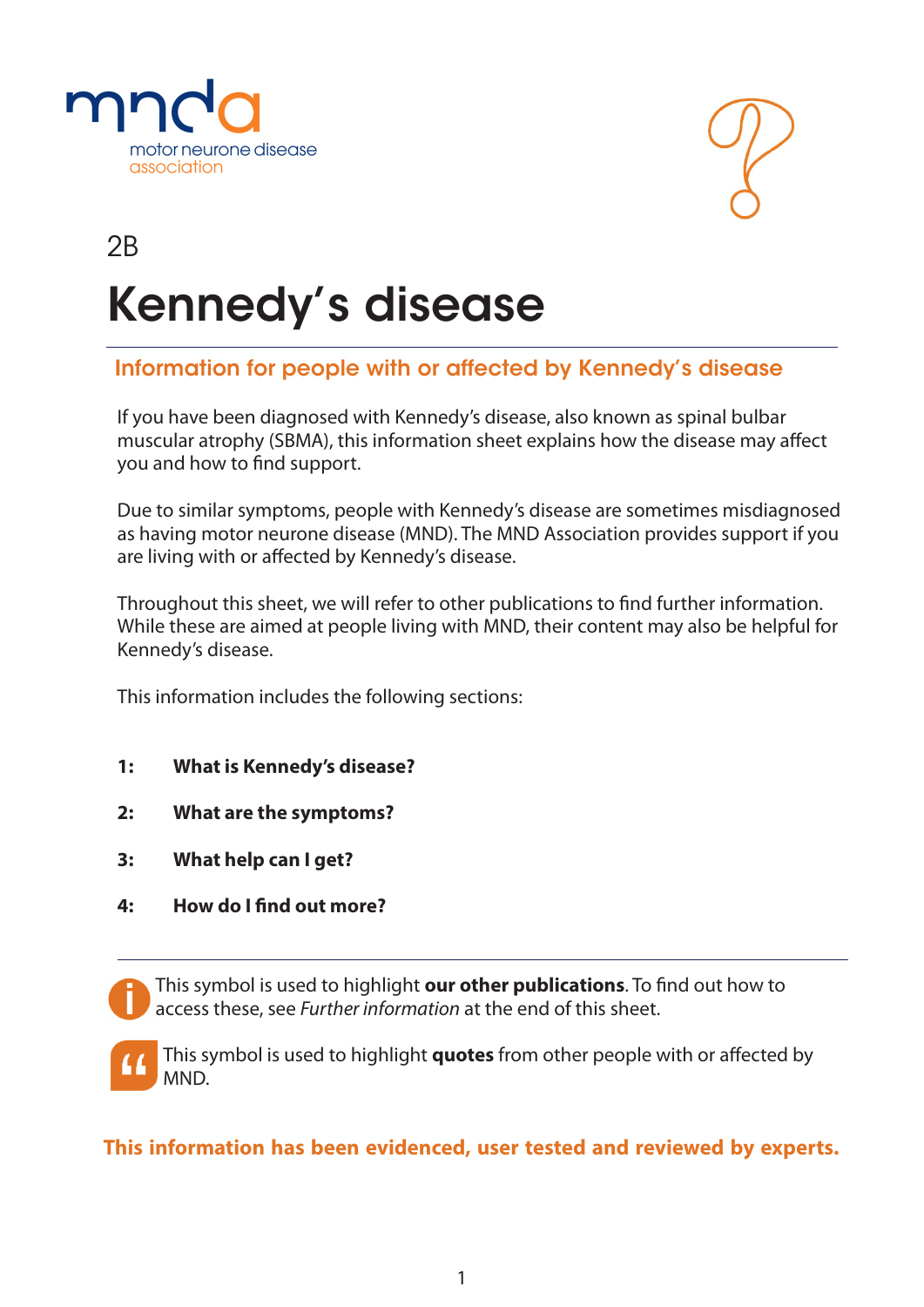## What do the words mean?

You may hear the following medical terms at appointments:

| androgen                                             | A hormone that stimulates the development of mainly<br>male characteristics.                                                                                                                                        |
|------------------------------------------------------|---------------------------------------------------------------------------------------------------------------------------------------------------------------------------------------------------------------------|
| androgen receptor (AR)                               | A protein that androgen hormones fit into. This is part<br>of a chain of events that trigger the development of<br>sexual characteristics.                                                                          |
| atrophy                                              | Wasting of the tissues or organs in the body. This usually<br>applies to muscle.                                                                                                                                    |
| bulbar                                               | Generally used to describe symptoms that affect the<br>mouth and throat - the word refers to the bulb-shaped<br>part of the brain stem that contains motor neurones<br>needed for swallowing, speaking and chewing. |
| chromosome                                           | The part of any cell that contains our genes.                                                                                                                                                                       |
| dysarthria                                           | Slurred speech.                                                                                                                                                                                                     |
| dysphagia                                            | Difficulty with swallowing.                                                                                                                                                                                         |
| fasciculation                                        | Involuntary twitching of the muscles.                                                                                                                                                                               |
| genes                                                | These make up the chromosome in each cell to carry the<br>information that determines our physical traits.                                                                                                          |
| genetic mutation                                     | A change in the information that makes up our genes.                                                                                                                                                                |
| gynaecomastia                                        | Excessive breast development in men.                                                                                                                                                                                |
| testosterone                                         | A male sex hormone.                                                                                                                                                                                                 |
| X-linked spinal bulbar<br>muscular atrophy<br>(SBMA) | Another name for Kennedy's disease.                                                                                                                                                                                 |
| <b>X-linked bulbospinal</b><br>neuropathy            | Another name for Kennedy's disease.                                                                                                                                                                                 |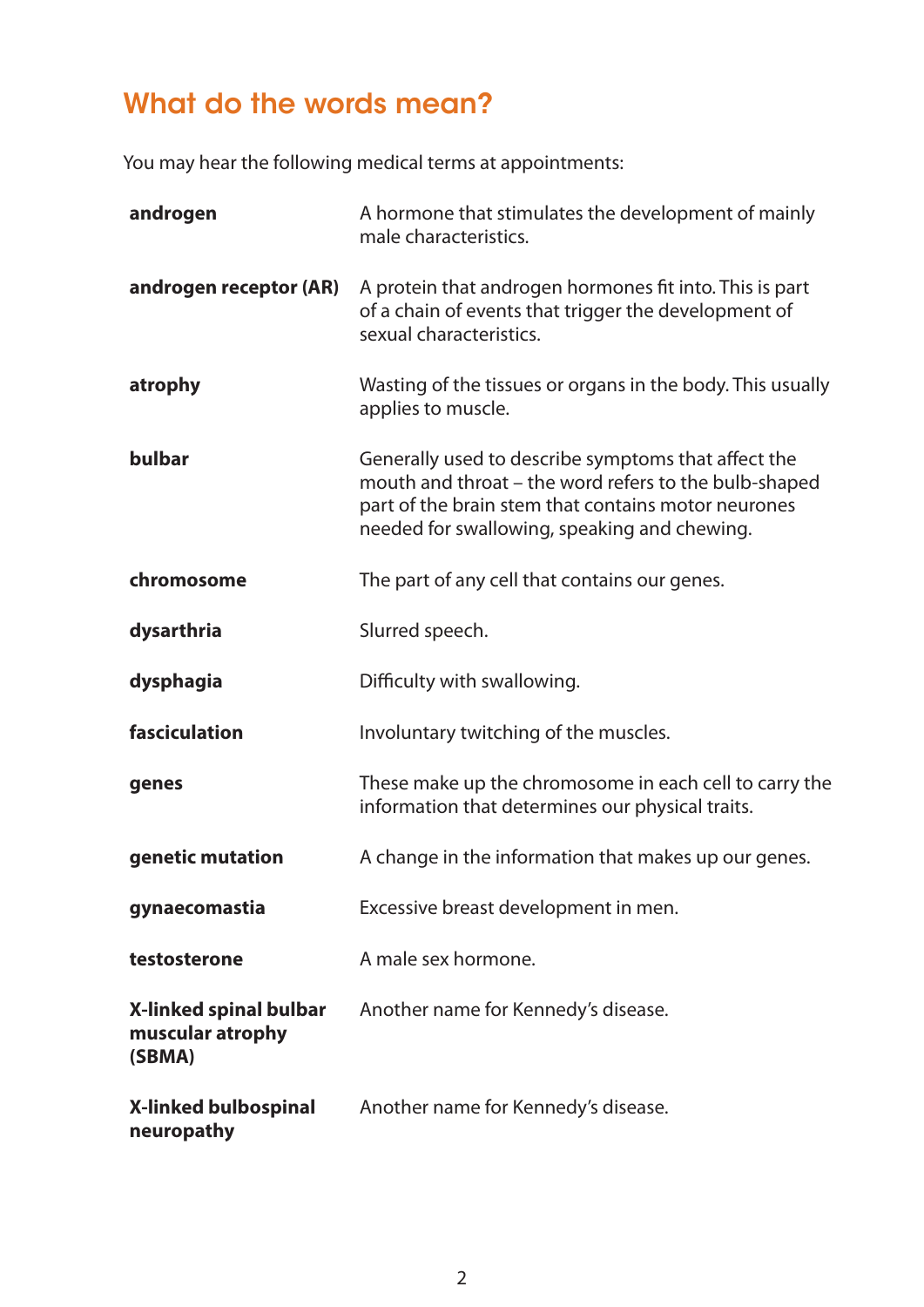## 1: What is Kennedy's disease?

Kennedy's disease causes progressive weakness and wasting of the muscles. Kennedy's disease is also known as spinal bulbar muscular atrophy (SBMA). It is a rare condition, with an estimated 1 in 40,000 people affected. As it is rare, health and social care professionals may be unaware of it.



*"Until I was diagnosed, I had never heard of Kennedy's disease and neither had my consultant, which shows how little information there has been available."*

Research into Kennedy's disease is ongoing. See later heading in this section *How can I be involved in research about Kennedy's disease?*

Most people with Kennedy's disease start to show symptoms when they are 40-60 years old, but it can appear in older or younger people. There is currently no known cure, but symptoms can be managed to improve quality of life. Most people with Kennedy's disease live a relatively normal life span.

## **What causes Kennedy's disease?**



*"Little seems to be known about Kennedys, even in the medical profession, so any information is essential."*

Kennedy's disease is genetic. This means there has been a change in the genes (a genetic mutation), which is passed on from parent to child. This can cause damage to the nerves that control voluntary muscle movement. See later heading in this section *Have I inherited the gene?*

Both men and women can pass the gene to their children. Women carrying the gene have a 1 in 2 chance of passing it on to their sons and daughters. Men do not pass it to their sons, but will pass it to all their daughters, who will become carriers of the disease.

## **How does it affect women?**

Most women who inherit the gene will not develop any symptoms, but will be carriers of it and may pass it on to their sons or daughters. See later heading *Have I inherited the gene?*

In very rare cases, women may develop symptoms, but these are usually much milder than men's and experienced at a later age. The main symptoms of Kennedy's disease in women are mild muscle cramps and fatigue, but this is not usually a sign that they will develop more severe symptoms. Little is known about Kennedy's disease in women and research is ongoing.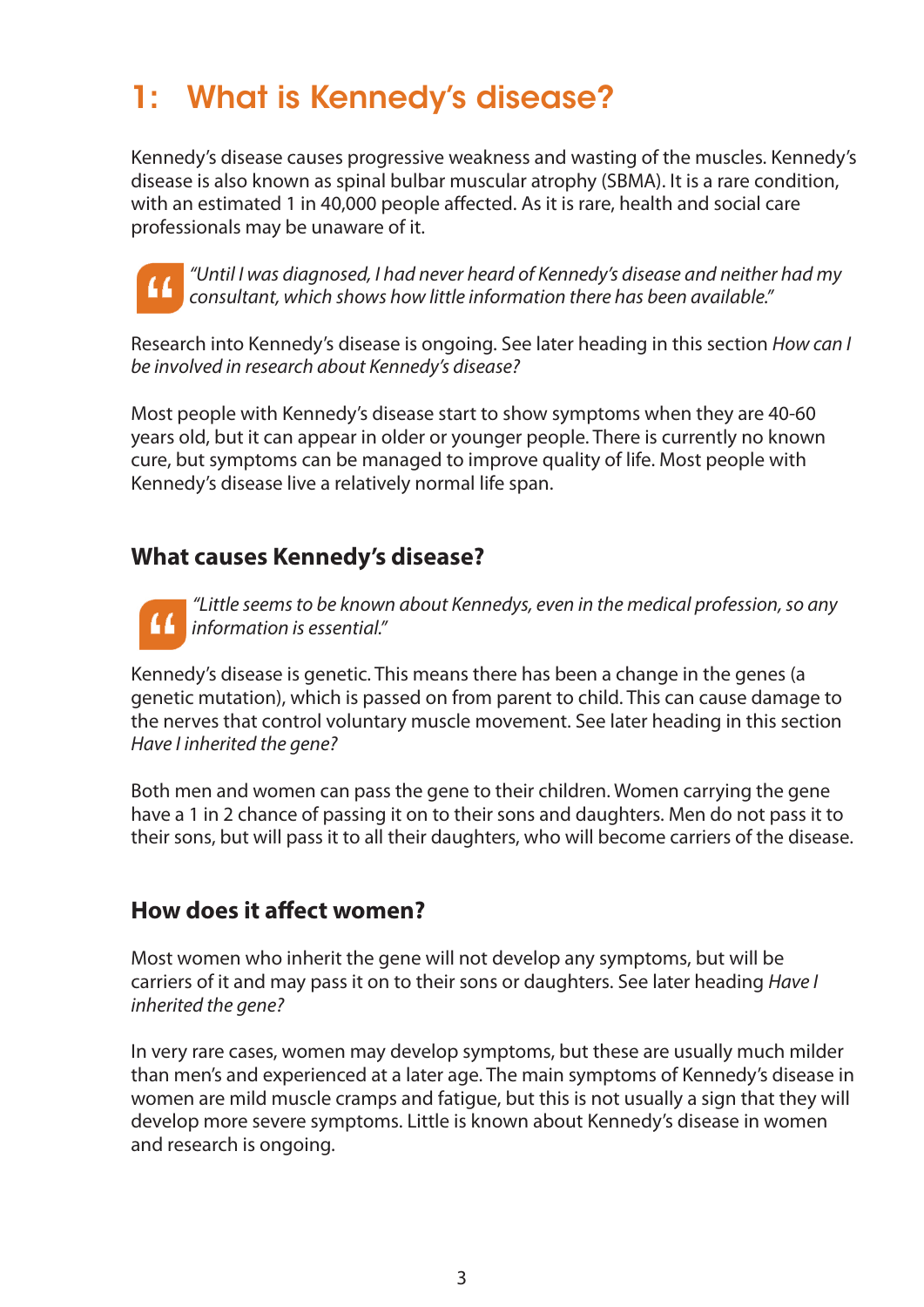## **How is Kennedy's disease diagnosed?**



*"Most of us with Kennedy's disease have been misdiagnosed with ALS."*

You will be seen by a neurologist. As Kennedy's disease is rare, many neurologists will have little experience of the disease and you may be referred to a regional centre. The following steps are likely to happen:

**Assessment:** your neurologist will do a basic assessment. You may also be asked about your family's medical history.

**Ruling out other conditions:** you may be asked to have a range of tests to narrow down the possible causes of your symptoms. These may include:

- measuring electrical activity in your muscles to check for nerve damage
- blood tests to look for a rise in a substance called creatine kinase (CK), which is produced when muscle breaks down.

**Genetic testing:** once a neurologist suspects it could be Kennedy's disease, a genetic test can check whether you have the gene. This will confirm the diagnosis.

### **Have I inherited the gene?**

If you are concerned about a family history of Kennedy's disease and what this could mean for those close to you, you may wish to seek genetic counselling.

Genetic counselling is where you meet with a genetic counsellor to get support, information and advice about a genetic condition. The counsellor will explain all the facts to you as clearly as possible, and give you accurate information on what this might mean for your family. This will include information about options such as genetic testing, to help you decide whether or not this is something you wish to do.

You may find this decision difficult, as it affects the wider family and may raise questions about options relating to pregnancy. Genetic testing can show if you carry the gene, but cannot predict how or when you or your children might be affected.

### **How can I be involved in research about Kennedy's disease?**

There is a national register of people with Kennedy's disease.

Joining the register means that you consent to be contacted by the National Hospital for Neurology and Neurosurgery and kept up to date with the latest information about the disease. They will also be able to contact you about taking part in new studies, drug trials and other initiatives for people with Kennedy's disease.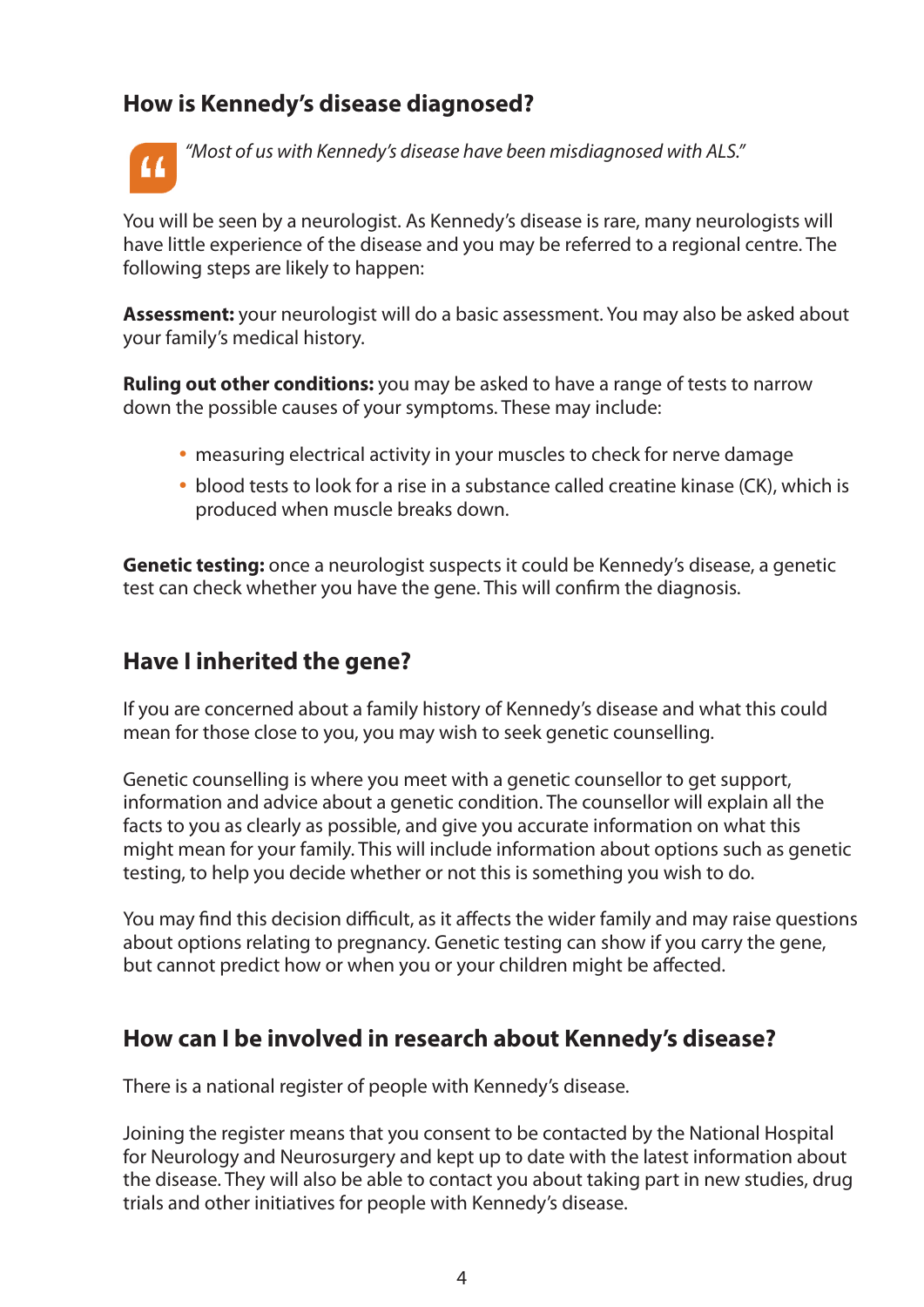You can register by contacting the National Hospital for Neurology and Neurosurgery on:

Telephone: 020 3448 3899 Email: sbma@ucl.ac.uk

You can also use the above details to find out about the specialist Kennedy's disease clinic hosted at this hospital. At the clinic, you can be supported by a range of professionals working together to provide co-ordinated care and linked services (multidisciplinary team).



*"A multidisciplinary team is equally as important for people with Kennedy's Disease as it is for people with MND."*

## 2: What are the symptoms?

Kennedy's disease affects people in different ways. Not everyone will develop all of the symptoms listed here and some people may only experience very mild symptoms. The most common symptoms in women are mild muscle cramps and fatigue.

The symptoms of Kennedy's disease in men are:

- tiredness (fatigue)
- twitching and rippling sensations under the skin (fasciculations)
- tremors and muscle cramps
- muscle weakness
- growth of breast tissue (gynaecomastia)
- reduced sex drive and difficulty getting an erection
- reduced fertility
- tightening or twitching in the throat (laryngospasm)
- needing to pee more urgently and often
- increased sugar (glucose) and cholesterol levels, meaning you may be at risk of developing diabetes
- difficulty swallowing and slurred speech.

Breathing can also be affected for some men living with Kennedy's disease, but this is usually mild and is most often experienced when lying down. If you do experience breathing difficulties with Kennedy's disease, contact your health and social care team. They may refer you to a respiratory team, who can provide support. There may be equipment that can help with this symptom.

Kennedy's disease can cause an abnormal heart rhythm in rare cases. For more information on heart monitoring, your specialist doctor can contact the Kennedy's disease clinic, based in London (see *Useful organisations* at the end of this sheet for contact details).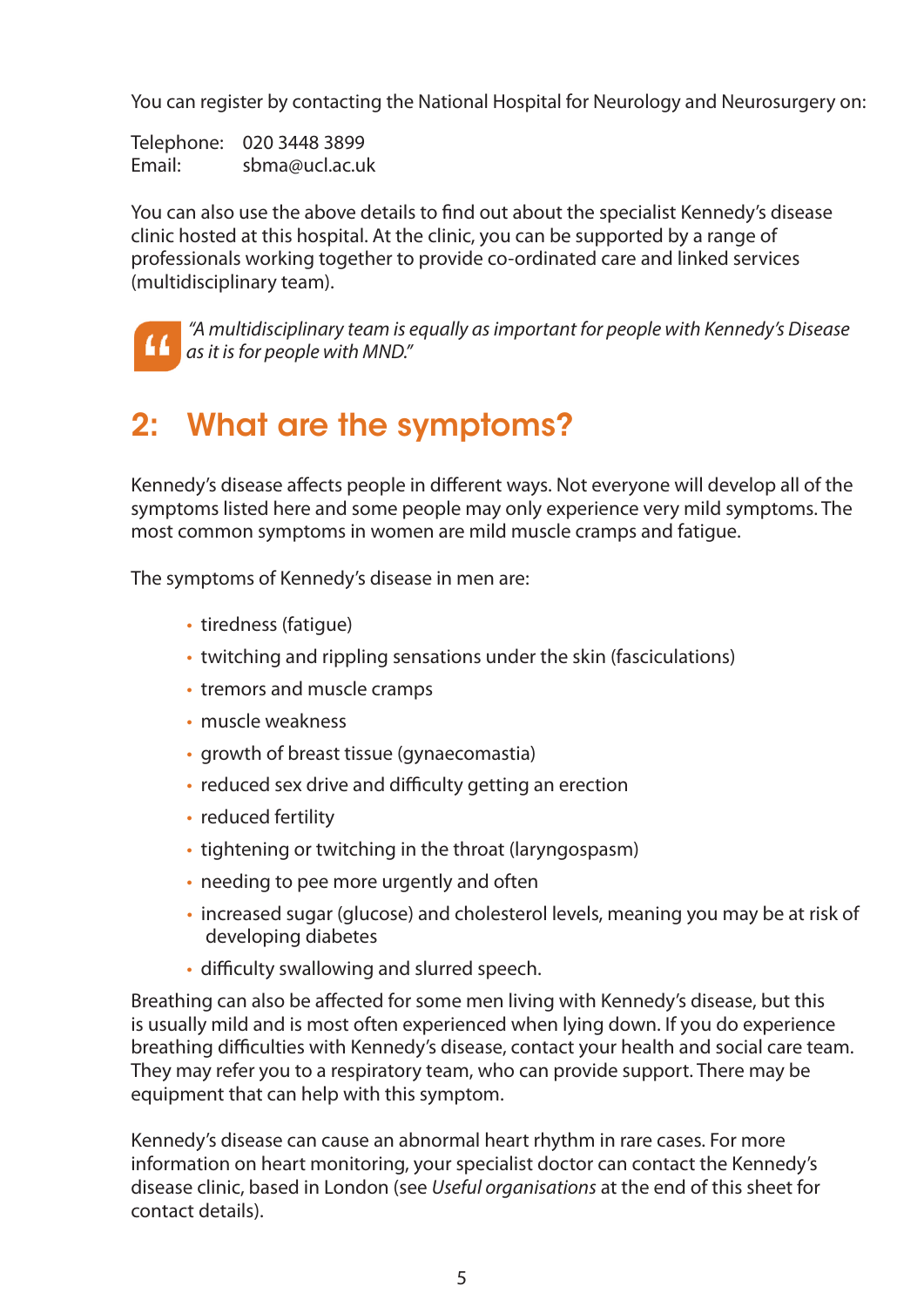You may experience hand and muscle tremors and cramps for several years before any weakness develops.

Over time muscles become weaker and begin to waste away. This makes movement tiring and difficult. This can affect your posture and balance, increasing the risk of falls and injuries.

## 3: What help can I get?

There is currently no known cure for Kennedy's disease. Instead, care and support focus on relieving your symptoms and maintaining the best possible quality of life. If you are not currently supported by any of the professionals mentioned in this section, ask your GP for a referral.

## **How do I manage fatigue?**

It might be helpful to take on the idea that you have a 'bank account' of energy to spend each day. If you overspend on energy one day, you may feel extremely tired the next.

Plan to do valued and essential tasks first. Delay or get assistance for other tasks as needed.



*"Listen to your body and perhaps do a task in two steps, rather than all at once. You achieve the task in the end, but without the frustration of tiredness."*

Try to:

- listen to your body and pace yourself
- prioritise tasks, manage your time and be flexible with routines
- use equipment to help you do things more easily
- seek advice from your occupational therapist (OT), physiotherapist and dietitian about ways to manage your fatigue
- plan a rest day before and after a particularly busy time, such as a family event.



## **What can be done about twitching and rippling sensations?**

Talk to your GP, consultant or specialist nurse, as medication may be available to help relieve this symptom.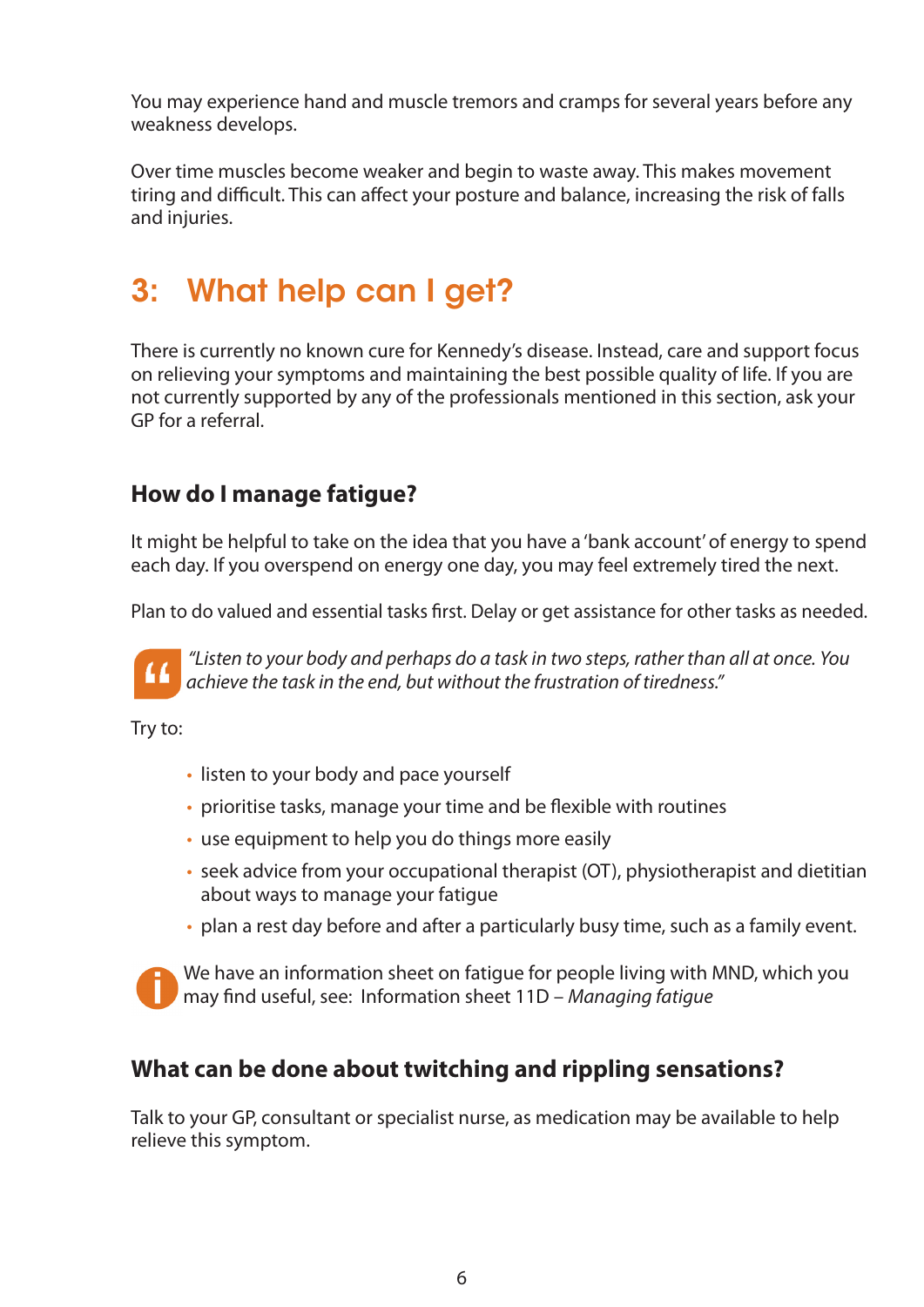## **What can be done about muscle cramps and tremors?**

Your GP, consultant or specialist nurse may be able to offer you medication to ease cramps and muscle spasms. Physiotherapy may also provide some relief.



For information about physiotherapy with MND see: Information sheet 6A – *Physiotherapy* 



*"Relaxation techniques can be very helpful in decreasing pain somewhat."*

Getting plenty of rest will help to alleviate painful cramps. It is also helpful if you have any trip or fall injuries, as these are made worse by tired muscles and exhaustion.



For detail on support for pain, see: Information sheet 6C – *Managing pain*

## **What can be done about muscle wasting and weakness?**

Muscle wasting and weakness cannot be reversed by exercise. Gentle regular exercise may assist with flexibility and range of movement in your joints, help maintain unaffected muscles, and support posture and balance. Gentle muscle stretching can also relieve cramps.



*"I was given gentle exercises that could be done lying on a bed, mainly stretching and moving limbs. I now find them essential."*

Ask your GP or health and social care team for a referral to a relevant physiotherapist who can recommend a suitable exercise programme to meet your needs.



For information about physiotherapy with MND see: Information sheet 6A – *Physiotherapy*

## **What can be done about numbness?**

Damage to your nerves cannot be undone, so numbness cannot be treated. As this nerve damage reduces your sensitivity, it is important to ensure that the skin is kept clean, dry and undamaged to reduce the risk of pressure sores.

Talk to your district nurse and occupational therapist (OT) for advice about taking care of your skin and for information about any equipment that may help to reduce the risk of pressure sores.



For more information on equipment, see: Information sheet 11C – *Equipment and wheelchairs*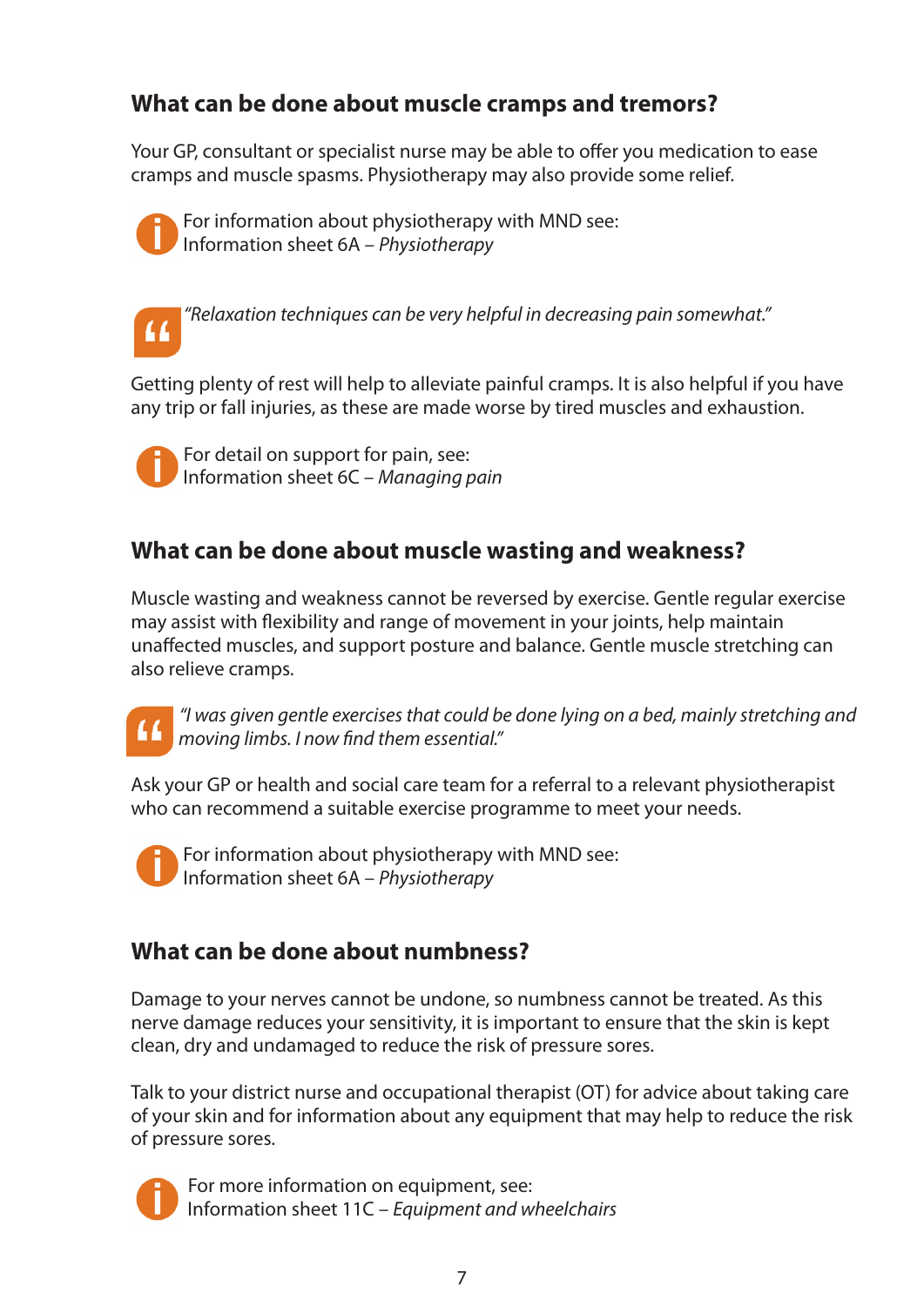## **What can I do about male breast development (gynaecomastia)?**

If breast development is impacting on your confidence, it may help to find ways to disguise it such as wearing dark, patterned tops.

Hormone replacement medications are not appropriate to treat breast development in men with Kennedy's disease, as they could make some of your other symptoms worse.

Surgery to remove the enlarged breast glands may be an option. Ask your GP or health and social care team for a referral to an appropriate surgeon to discuss your options.

## **What can be done about sexual problems?**

In some cases, men with Kennedy's disease may have a reduced sex drive and difficulty getting an erection. Some men also develop fertility problems. However, in mild cases, fertility and sexual function are not affected.

Medications that replace hormones are not suitable as there is a risk that these can make some of your symptoms worse. Ask your GP for advice, as other medications may be available to help. They will also be able to advise you about your options if you are planning a family.

### **What can I do about twitching and tightening in my throat (laryngospasm)?**

Sometimes you may experience twitching and tightening in your throat, known as a laryngospasm. This is when your vocal folds (also known as vocal cords) move close together, which can make it difficult to breathe and swallow. Laryngospasms usually last for around 60 seconds, but can be longer or shorter. Some people experience more than one laryngospasm at a time.



 *"I have had several laryngospasms, one after another."*

This can be distressing, but it will pass. It can help to try to remain calm and relax during a laryngospasm.

Some people report that 'straw breathing' during a laryngospasm is also helpful. 'Straw breathing' is when you make the shape of your mouth as if you are sucking through a straw and slowly taking breaths in this way. It is thought that this slows down your breathing and allows your vocal folds to relax. Breathing in quickly can make the vocal folds move closer together, making it more difficult to breathe.

If you do experience this symptom, discuss this with your neurologist, as medications are available to control it.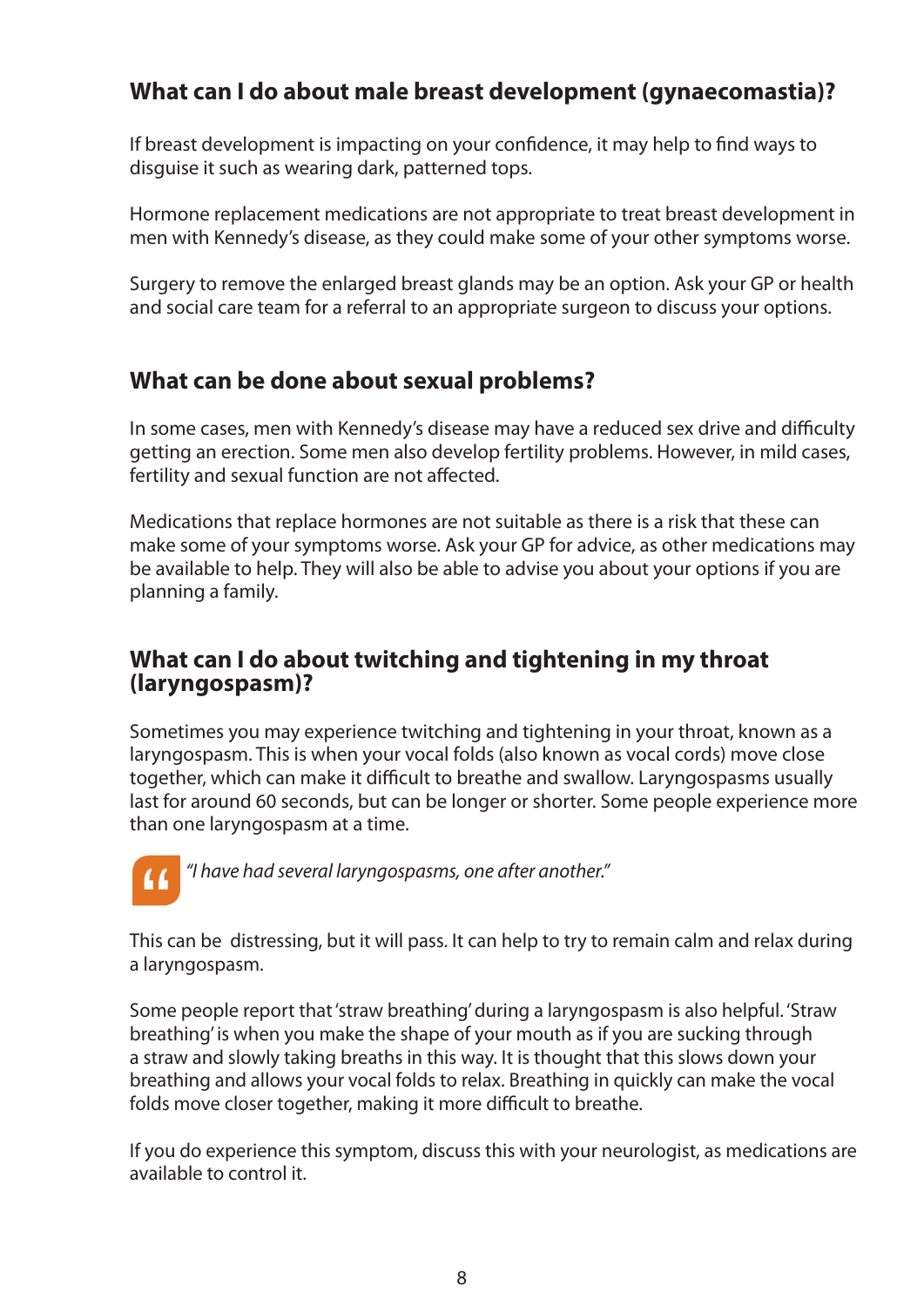## **What can I do about needing to pee more urgently and often?**

If your mobility is affected by Kennedy's disease, it can make getting to the toilet in time more difficult. Wearing clothes with easy to undo fastenings may help. Other aids, like a raised toilet seat or grab rails can help you get on and off the toilet more easily.



For more information, see: Information sheet 11A – *Clothing*  Information sheet 11C – *Equipment and wheelchairs*

Sometimes diabetes can lead to needing to pee more often. Ask your GP for support (see later heading *What can I do about diabetes?*).

## **What can I do about swallowing difficulties?**

With Kennedy's disease, swallowing can become difficult and lead to coughing and choking. This can lead to an increased risk of inhaling small pieces of food or saliva into your lungs, which can cause chest infections and pneumonia. Swallowing difficulties can also lead to weight loss, dehydration and lack of energy.

Ask your GP for a referral to a speech and language therapist (SLT) and a dietitian who will be able to assess your ability to swallow safely and give you information about the types of diet, supplements or aids that might help you maintain a healthy diet.

Kennedy's disease may also affect your ability to cough effectively. Ask for a referral to a respiratory physiotherapist, who may be able to teach you techniques to help you cough.

For more information about swallowing see: Information sheet 7A – *Swallowing difficulties Eating and drinking with MND*

## **What can I do about problems with my speech?**

Kennedy's disease may affect the muscles in your tongue and lips, making it difficult to speak. Your speech may become unclear and slurred. Ask your GP for a referral to a speech and language therapist for an assessment and advice about techniques or equipment to help with speech problems.

For more detail, see: Information sheet 7C – *Speech and communication support* Information sheet 7D – *Voice banking*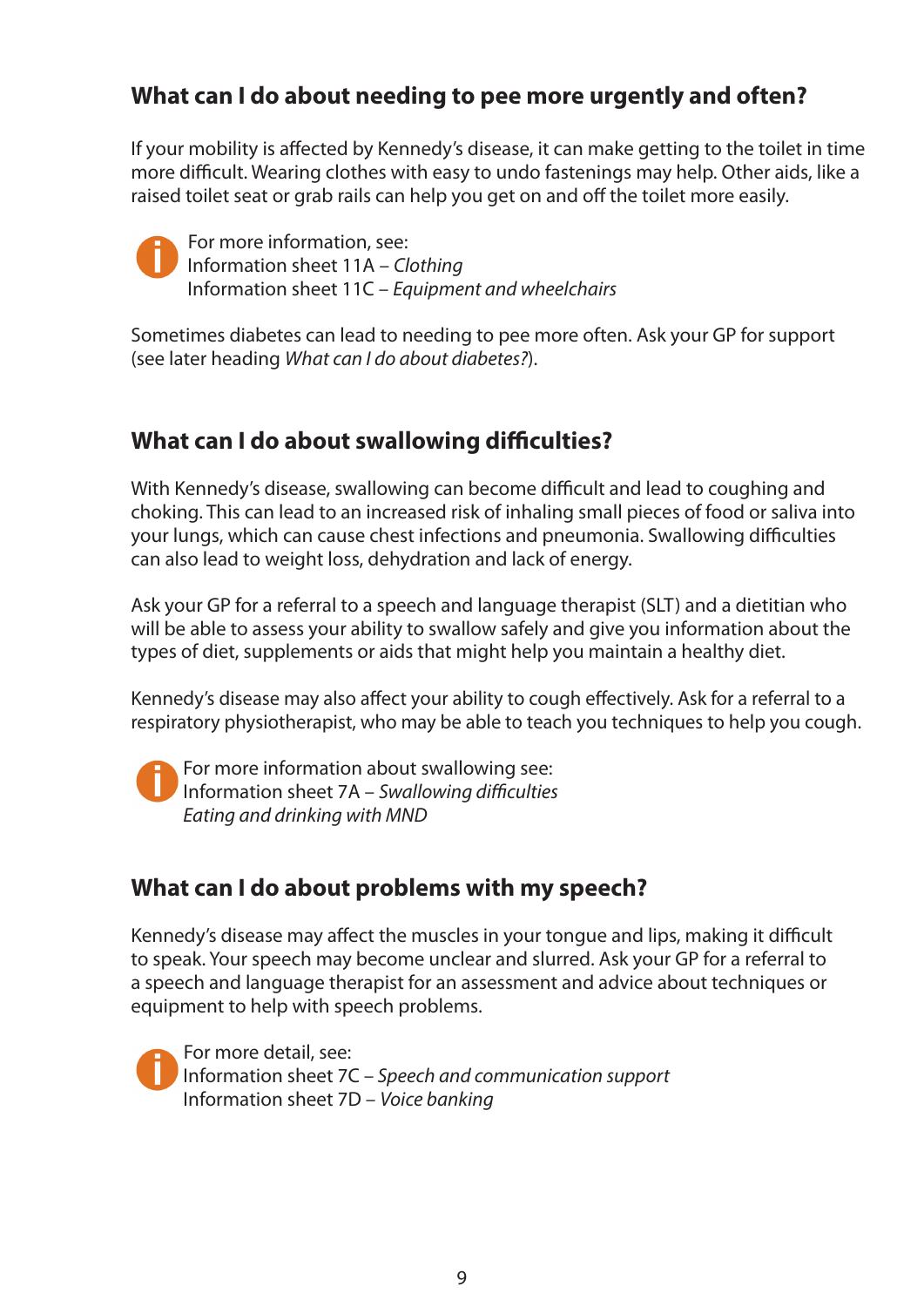## **What can be done about diabetes?**

Kennedy's disease can be linked to glucose intolerance and diabetes. Your GP should be monitoring the level of glucose in your blood. If this is not happening, ask them to discuss this with your specialist doctor.

If you show signs of diabetes, your GP may refer you to a dietitian who specialises in diabetes or be able to prescribe medication to help with this.

## **Where can I get further support?**

You can ask your GP to refer you to a neurologist who is familiar with Kennedy's disease. Contact MND Connect who can help direct you to centres where Kennedy's disease is a specialism. See section 4: *How do I find out more?* for contact details.

## 4: How do I find out more?

## **Useful organisations**

We do not necessarily endorse the external organisations listed here. These have been provided to help you search for further information if necessary.

Details are correct at the time of print, but may change between revisions. If you need help to find an organisation, contact our MND Connect helpline (see Further information at the end of this sheet for details about our helpline and how they can support you).

### **GOV.UK**

Online government advice in England and Wales on a variety of welfare topics, including support for disabled people.

Website: **www.gov.uk**

### **Health and social care online (NHS Northern Ireland)**

Online information on health and social care services in Northern Ireland.

Website: **www.hscni.net**

### **Health in Wales**

Information on NHS services in Wales, including a directory of the Welsh health boards. This is an online information service only (see also NHS Direct Wales).

Email: through the website contact page Website: **www.wales.nhs.uk**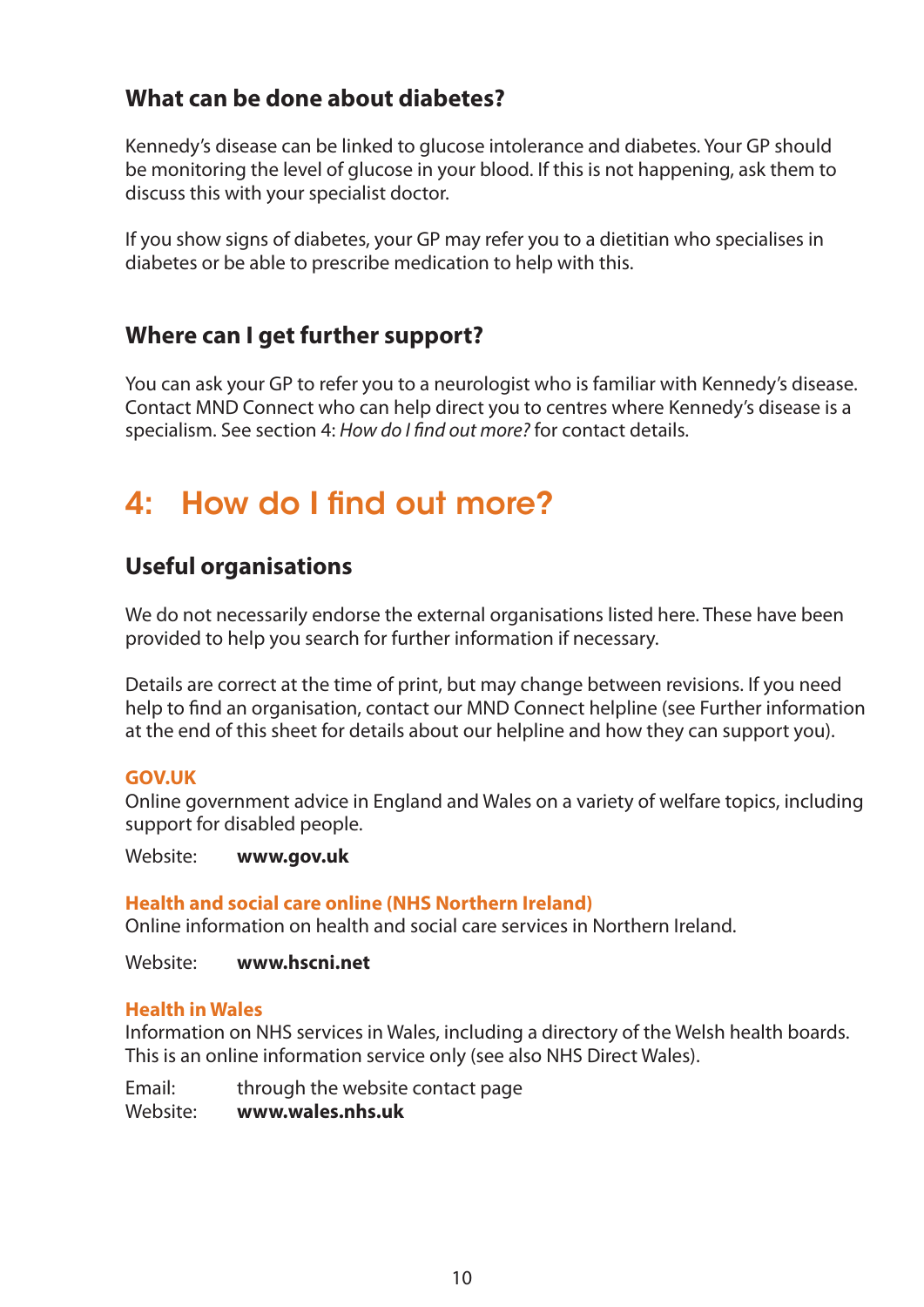### **Kennedy's Disease Association (KDA)**

American organisation supporting people with Kennedy's disease. Their website includes a forum.

Address: PO Box 1105, Coursegold, CA 93614-1105, USA Telephone: (734) 228-5580 Email: info@kennedysdisease.org Website: **www.kennedysdisease.org**

### **Kennedy's disease clinic (based in London)**

The only Kennedy's disease specialist clinic in the UK, providing multidisciplinary care and support.

| Address: | Motor Neuron Diseases, National Hospital for Neurology and       |
|----------|------------------------------------------------------------------|
|          | Neurosurgery, Box 125, Queen Square, London WC1N 3BG             |
|          | Telephone: 020 3448 3899                                         |
| Email:   | sbma@ucl.ac.uk                                                   |
| Website: | www.uclh.nhs.uk/OurServices/ServiceA-Z/Neuro/MND/Pages/Home.aspx |

### **Kennedy's disease raising awareness (Facebook group)**

This Facebook group may be helpful for people who want to virtually meet others living with the condition. Please note that the MND Association is not responsible for the group or moderation of its content.

#### Website: **www.facebook.com/groups/kennedysdisease.raisingawareness**

### **Kennedy's Disease UK**

UK based charity run by volunteers and people with Kennedy's disease. Working to raise awareness of the disease.

Email: through the website contact page Website: **http://kd-uk.com**

### **NHS UK**

The main online reference for the NHS.

Website: **www.nhs.uk**

### **NHS 111**

The NHS online/telephone service if you need urgent, but not life-threatening medical help or advice. Available 24-hours a day, 365 days a year.

Telephone: 111 (England and some areas of Wales)

### **NHS Direct Wales**

Health advice and information on NHS services in Wales. Available 24 hours a day, 365 days a year.

Telephone: 0845 4647 or 111 if available in your area Website: **www.nhsdirect.wales.nhs.uk**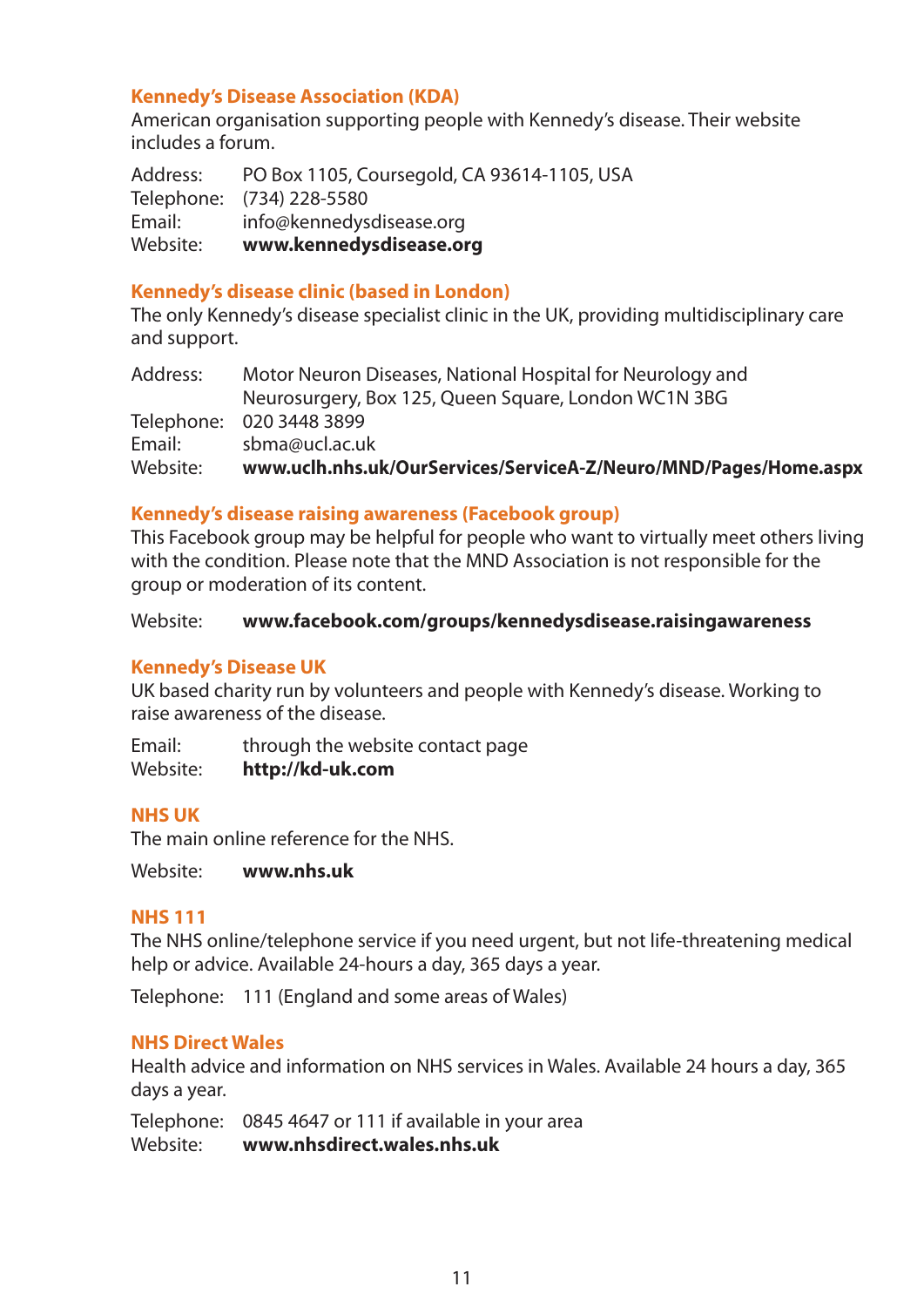### **NI Direct**

Providing government information on a variety of welfare subjects, including health services and support for disability for Northern Ireland.

Email: through the website contact page Website: **www.nidirect.gov.uk** 

### **Remember the Girls**

American organisation raising awareness and support for women and girls who carry X linked recessive disorders.

Website: **https://rememberthegirls.org/** 

### **References**

References used to support this document are available on request from:

Email: infofeedback@mndassociation.org

Or write to:

Information feedback, MND Association, Francis Crick House, 6 Summerhouse Rd, Moulton Park Industrial Estate, Moulton Park, Northampton NN3 6BJ

## **Acknowledgements**

Many thanks to the following for their assistance in the development and review of this information sheet:

Pietro Fratta MD, PhD. MRC/MNDA LEW Clinician Scientist and Honorary Consultant Neurologist at UCL Institute of Neurology and National Hospital for Neurology and Neurosurgery

P Nigel Leigh, Professor of Neurology at Brighton and Sussex Medical School, Trafford Centre for Biomedical Research and University of Sussex and Professor Emeritus, King's College London

Professor Adrian Wills, Consultant Neurologist, Nottingham University Hospitals NHS Trust

## **Further information**

Although our information resources are aimed at people living with and affected by MND, much of the guidance and information provided in them may be helpful for people living with and affected by Kennedy's disease too. We provide the following sheets that may be helpful:

6A – *Physiotherapy*

6C – *Managing pain*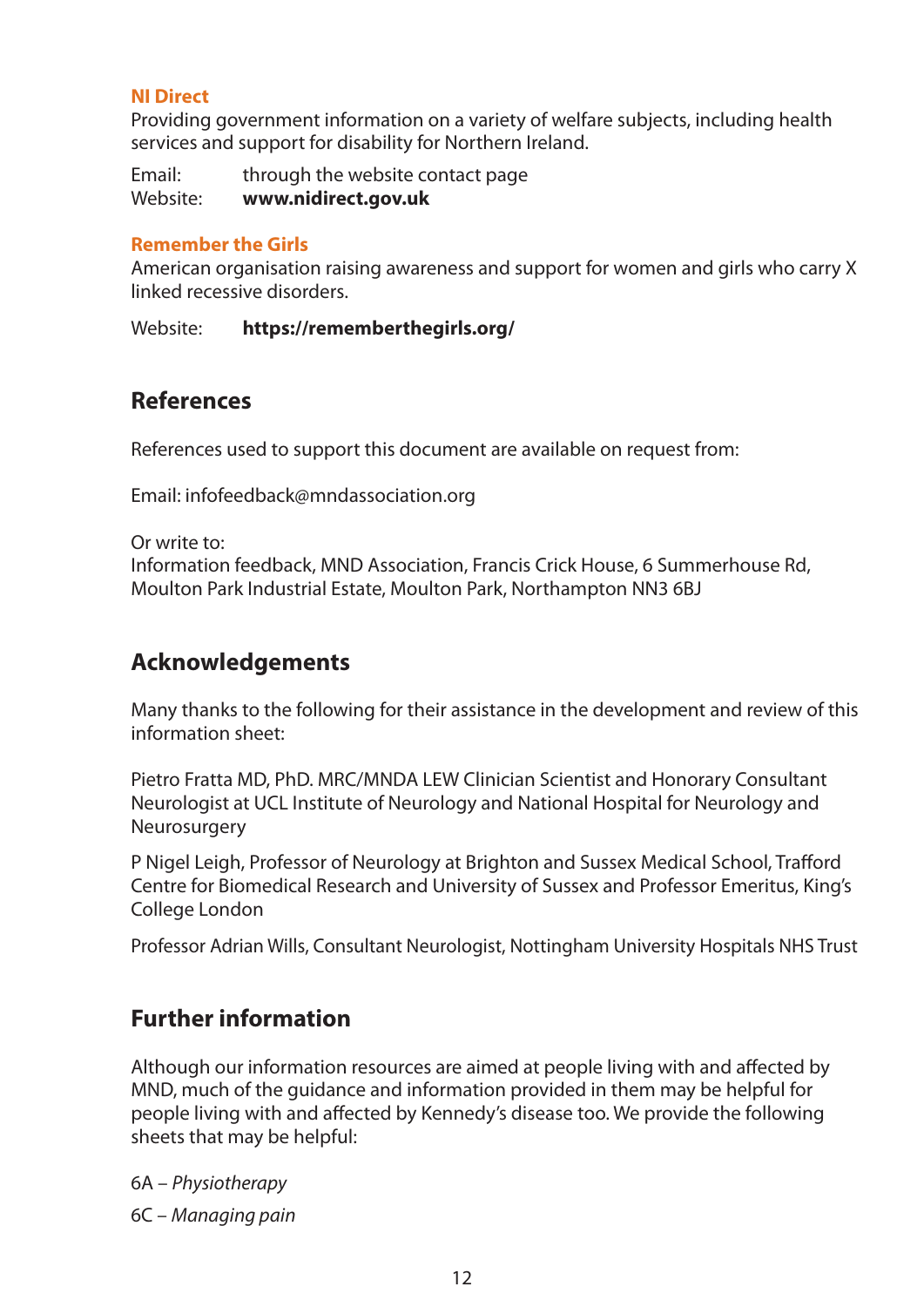- 7A *Swallowing difficulties*
- 7C *Speech and communication support*
- 7D *Voice banking*
- 10A-G Our range of information sheets on social care and financial support
- 11A *Clothing*
- 11C *Equipment and wheelchairs*
- 11D *Managing fatigue*

We also produce the following guides:

*Living with motor neurone disease* – our main guide to MND and how to manage its impact

*Caring and MND: support for you* – comprehensive information for unpaid and family carers, who are supporting someone living with MND

*Eating and drinking with MND* – including information to help you adapt how you eat and drink, if needed. It includes information, tips and easy-swallow recipes.

*Making the most of life with MND* – our booklet on quality of life with MND or Kennedy's disease. It focuses on how adapting your approach may help you continue doing the things you want to do.

You can download most of our publications from our website at: **www.mndassociation.org/publications** or order in print from the MND Connect team, who can provide additional information and support:

#### **MND Connect**

Telephone: 0808 808 6262 Email: mndconnect@mndassociation.org MND Association, Francis Crick House, 6 Summerhouse Rd, Moulton Park Industrial Estate, Moulton Park, Northampton NN3 6BJ

### **MND Association website and online forum**

Website: **www.mndassociation.org**

Online forum: **https://forum.mndassociation.org** or through the website